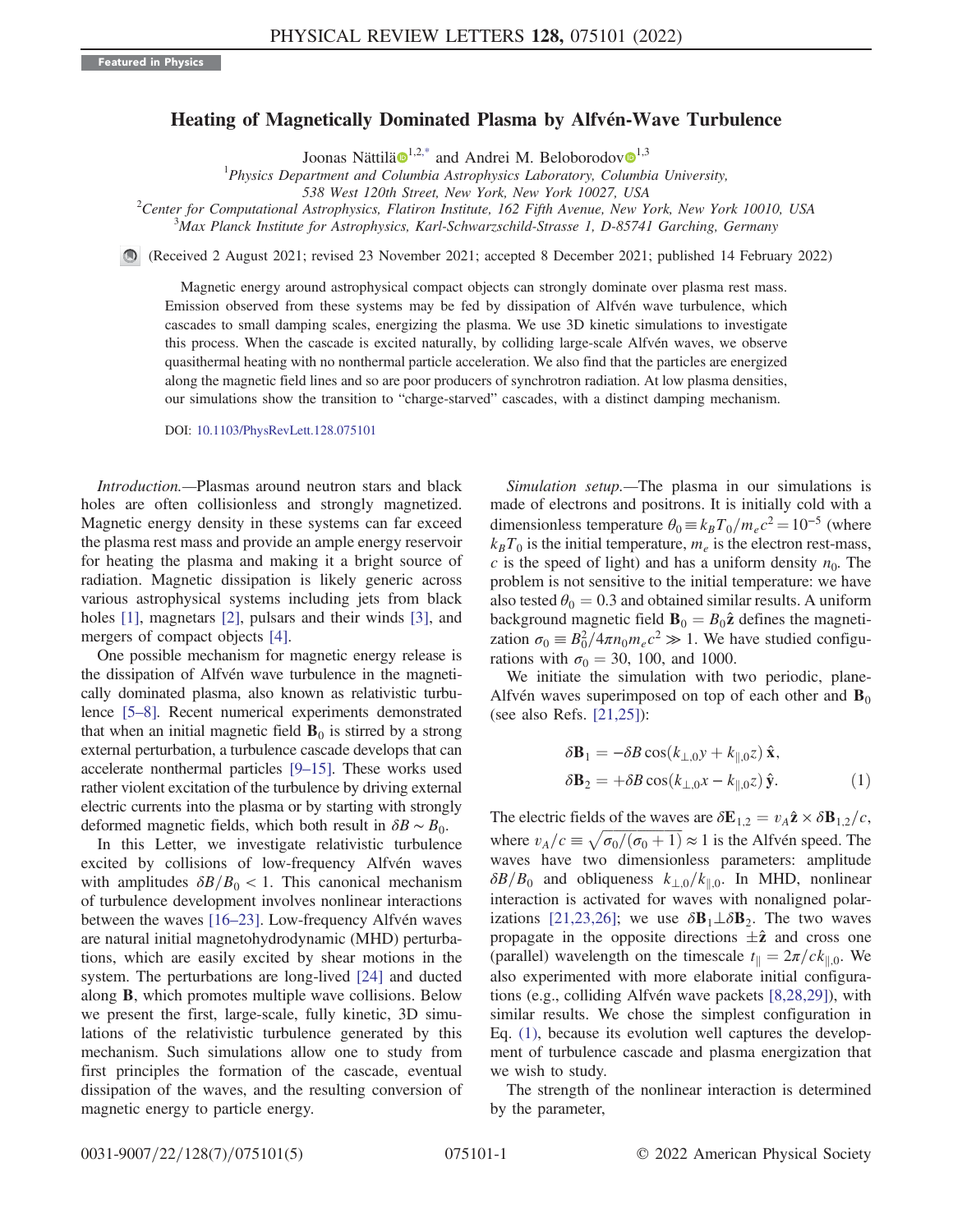$$
\chi_0 = \frac{2\delta B}{B_0} \frac{k_{\perp,0}}{k_{\parallel,0}},\tag{2}
$$

where  $2\delta B = \delta B_1 + \delta B_2$ . Our fiducial model presented below has  $\delta B/B_0 = 1/4$  and  $k_{\perp,0}/k_{\parallel,0} = 4$ , resulting in  $\chi_0 = 2.$ 

Numerical method.—We use a 3D simulation domain  $L_{\perp} \times L_{\perp} \times L_{\parallel}$  with  $L_{\perp} = 2\pi/k_{\perp,0}$  and  $L_{\parallel} = 2\pi/k_{\parallel,0}$ , which satisfies periodic boundary conditions. Our fiducial simulation has the grid size  $1280^2 \times 5120$ . The characteristic plasma scale  $c/\omega_p$  (where  $\omega_p^2 = 4\pi e^2 n_0/m_e$ ) is resolved with 6 cells. The initial wave number  $k_{\perp,0} \approx$  $0.03\omega_p/c$  is well separated from the plasma scale, allowing a significant range for the turbulence cascade. The simulation is run until most of the turbulence energy becomes dissipated; e.g., the run time for our fiducial simulation with  $\chi_0 = 2$  is 10t<sub>||</sub>.

The self-consistent evolution of the plasma and the electromagnetic field is followed using the open-source code RUNKO [\[30\]](#page-4-17). It employs the particle-in-cell (PIC) method with a standard 2nd-order field solver, chargeconserving current deposition scheme, and a relativistic Boris pusher. The plasma is modeled with 8 particles per cell (1728 per  $(c/\omega_p)^3$ ) and we smooth the electric current with 8 filter passes. The time step is 0.45 of the cell lightcrossing time. Further numerical details of the simulations are given in the Supplemental Material [\[31\]](#page-4-18).

Radiative "ring-in-cell" (RIC) simulations.—In addition to the PIC simulations, we use a novel RIC method, suitable for rapidly gyrating particles in strong magnetic fields, which tracks the particle's guiding center motion without resolving the fast gyration [[32](#page-4-19)–[35](#page-4-20)]. This technique is particularly useful when simulating plasmas with  $\sigma_0 \gg 1$ , where gyrofrequency  $\omega_B = \sigma_0^{1/2} \omega_p$  far exceeds the plasma frequency. Strong magnetic fields often also imply fast synchrotron cooling. In particular, in neutron star magnetospheres the particles become confined to the ground Landau state and move along the magnetic field lines like beads on a wire. This extreme limit can be simulated by damping any particle motion perpendicular to **B** (in  $E \times B$  drift frame), which is easily implemented in a RIC simulation. Below we compare the results obtained in this extreme limit with the PIC simulation without synchrotron cooling. Remarkably, the wave and plasma evolution are very similar in the PIC and RIC simulations.

Nonlinear wave interactions.—We observed the following evolution. The two initial, counterpropagating, orthogonally polarized waves deform the magnetic field lines effectively creating a sheared background for each other. This causes the nonlinear interaction of the waves  $[21,23]$  $[21,23]$ . The Alfvén waves are sustained with a parallel electric current  $j \approx j\hat{z}$ . As the waves pass through each other multiple times the currents become compressed into thinner sheets (Fig. [1\)](#page-1-0). This is the result of nonlinear

<span id="page-1-0"></span>

FIG. 1. 3D visualization of the onset of the wave turbulence excited by the collision of two orthogonally polarized Alfvén waves with amplitudes of  $\delta B/B_0 = 1/4$  and obliqueness  $k_{\perp,0}/k_{\parallel,0}=4$  at time  $t/t_{\parallel}=1.5$ . The magnetization parameter in this simulation is  $\sigma_0 = 100$ . Color shows the electric current density along the dominant magnetic field direction,  $j<sub>z</sub>$  (in units of  $en_0c$ ). Movie is available in Ref. [[31](#page-4-18)].

interaction producing daughter modes—the thin sheets may be viewed as a superposition of the increasing number of high-frequency modes [[36](#page-4-21)]. This cascade process has previously been observed in gyrokinetic, MHD, and forcefree electrodynamics simulations, and found responsible for the secular energy transfer to small scales [\[23](#page-4-10)[,28\]](#page-4-15). The fact that our kinetic simulations of relativistic turbulence show a similar evolution suggests that it is generic.

Current sheet formation in MHD turbulence is presently a significant topic of research [[29,](#page-4-16)[37](#page-4-22)–[41](#page-4-23)]. Current sheets could become unstable to tearing, triggering magnetic reconnection. However, our simulation shows no signs of reconnection in the gradually thinning current sheets. As the evolution proceeds, we observe that the sheets develop more and more folds with increasing complexity and eventually become chaotic, filling the entire simulation domain. An early phase of turbulence development is visualized in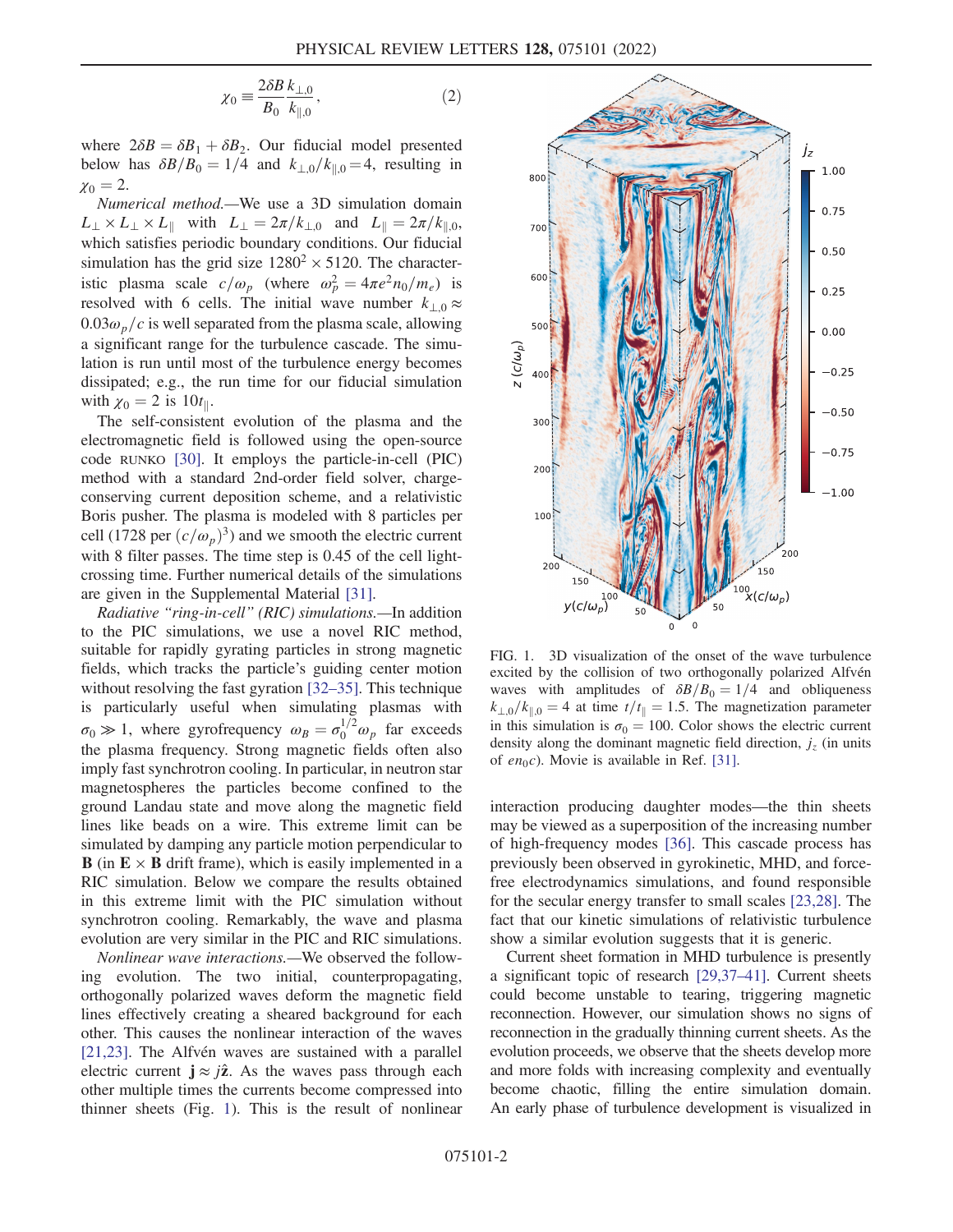<span id="page-2-0"></span>

FIG. 2. Power spectrum  $\mathcal{P}_i(k_\perp, k_\parallel)$  of the electric current j (in units of en<sub>0</sub>c), averaged over time window  $1 < t/t_{\parallel} < 1.5$ , observed in two simulations with different  $\sigma_0$  and the same fiducial parameters  $\delta B/B_0 = 1/4$ ,  $\chi_0 = 2$ , and  $\omega_p / c k_{\perp,0} \approx 34$ . The simulation with  $\sigma_0 = 100$  (left) is charge surfeit, and the simulation with  $\sigma_0 = 1000$  (right) is charge starved. The blue dashed line indicates the expected direction of the cascade development in the charge surfeit regime,  $k_{\parallel} \propto k_{\perp}^{2/3}$ .

Fig. [1](#page-1-0); a movie of the evolution is presented in Ref. [[31](#page-4-18)]. This nonlinear evolution involves primarily Alfvén waves with energy density ∼ $(B_{\perp}^2 + E_{\perp}^2)/8\pi$ . Compressive modes (in particular, perturbations of  $B_7$  from the background  $B_0$ ) develop at a lower level, contributing ∼10% of the turbulence energy.

When viewed in Fourier space, the magnetic field and electric current fluctuations demonstrate the expected anisotropy: the cascade is  $k_{\perp}$  dominated (Fig. [2](#page-2-0)). The fluctuation spectrum in the  $k_{\perp}, k_{\parallel}$  plane has practically no  $k_{\parallel}$  dependence at  $k_{\parallel}/k_{\parallel,0} < (k_{\perp}/k_{\perp,0})^{2/3}$  as expected for a critically balanced cascade [\[16](#page-4-9)]. The magnetic field power spectrum is similar but noisier than the electric current spectrum.

Besides the fiducial model with  $\chi_0 = 2$  presented here, we ran other simulations with  $1/16 \leq \delta B/B_0 \leq 1/2$  and  $1 \leq k_{\perp,0}/k_{\parallel,0} \leq 8$ . All of them excited turbulence cascades and showed a similar dissipation mechanism, independent of  $\chi_0$ . However,  $\chi_0$  controls how quickly the cascade develops and becomes dissipative.

Charge starvation.—The electric current density grows with  $k_{\perp}$  in the cascade and may exceed cen<sub>0</sub>. Then, the plasma becomes unable to support the high-frequency waves [[19](#page-4-24),[42](#page-4-25)–[44](#page-4-26)]. The parameter quantifying this "chargestarvation" effect for waves with amplitudes  $B_w(k_\perp)$  is

$$
\kappa \equiv \frac{j}{ecn_0} \approx \frac{k_\perp B_w}{4\pi en_0} \approx \sigma_0^{1/2} \eta \left(\frac{ck_{\perp,0}}{\omega_p}\right)^q \left(\frac{ck_\perp}{\omega_p}\right)^{1-q}, \quad (3)
$$

where  $\eta$  and q parametrize the magnetic field spectrum  $B_w = \eta B_0 (k_\perp/k_{\perp,0})^{-q}$ . One may expect the cascade to terminate because of charge starvation if  $\kappa > 1$  is reached at  $k_{\perp}^{-1} > c/\omega_p$ . This occurs if  $\sigma_0 > \sigma_{\rm cr} = \eta^{-2} (c k_{\perp,0}/\omega_p)^{-2q}$ . In the opposite case, the cascade is charge surfeit. Assuming a Kolmogorov-like turbulence spectrum  $(q = 1/3)$  our fiducial model parameters give  $\sigma_{cr} \approx 170 \left( \sigma_{cr} \approx 530 \text{ for weak turbu-} \right)$ lence with  $q = 1/2$ . The effects of charge starvation may be studied by comparing the simulations with  $\sigma_0 = 100$  (charge surfeit) and 1000 (charge starved).

In the simulation with  $\sigma_0 = 1000$  the magnetic field lines become stiffer, resisting sharp kinks that appeared in the charge-surfeit turbulence. The system tries to avoid starvation by increasing the local plasma density at the folds (by a factor  $n/n_0 = 2-4$ ), however, this does not prevent the suppression of turbulence at sufficiently high  $k_{\perp} > k_{\perp, s}$ at which  $\kappa > 1$ . Some of the cascading wave power is then redirected into expansion in the **k** space along  $k_{\parallel}$  (see Fig. [2](#page-2-0), right panel).

The main consequence of charge starvation is the changed pattern of turbulence damping. We observed that damping strongly varies on a timescale comparable to  $\omega_s^{-1}$ where  $\omega_s \approx c k_{\parallel,s}$  is the frequency of the starving waves. Damping peaks when the colliding waves are trying to produce a daughter mode with  $\omega > \omega_{s}$  that is not supported by the plasma. This is accompanied by the development of a significant electric field component  $E_{\parallel}$  (parallel to **B**) comparable to the wave amplitude  $B_w$ .

Particle energization.—In all the simulations, we find that damping of the Alfvén turbulence produces quasithermal heating of the plasma (see Fig. [3;](#page-3-0) top panel). There is no extended high-energy tail beyond the expected mean Lorentz factor  $\langle \gamma \rangle \approx (\delta B/B_0)^2 \sigma_0$ . This is in stark contrast with simulations of turbulence with violent driving [\[9](#page-4-7)–[15\]](#page-4-8). As a result, all particles move mainly along B. The mean pitch angle [\[45\]](#page-4-27) of the hot particles is 2–4 times smaller than would be expected for an isotropic distribution (Fig. [3,](#page-3-0) bottom panel). The small pitch angles  $\sin \alpha \ll 1$  make the fully kinetic PIC simulations with no synchrotron cooling similar to the RIC simulations with complete synchrotron cooling.

The quasithermal heating along **B** demonstrates that the particles gain energy gradually, much slower than their gyration in the strong B. This is true for both charge-surfeit and charge-starved cascades. With increasing scale separation  $\omega_p/ck_{\perp,0}$ , which implies decreasing  $B_w/B_0$  on the damping scale, we expect the heating to become completely one-dimensional along B.

In the charge-surfeit regime, the expected heating mechanism is Landau damping. Alfvén waves with high  $k_1$  (approaching the kinetic scale) have a significant  $E_{\parallel} \sim B_{w}$ , because of the plasma inertia. Their phase speed along **B** drops below  $c$  [\[46\]](#page-4-28), so particles can resonantly exchange energy with the high- $k_{\perp}$  waves. A similar damping mechanism has been invoked for the nonrelativistic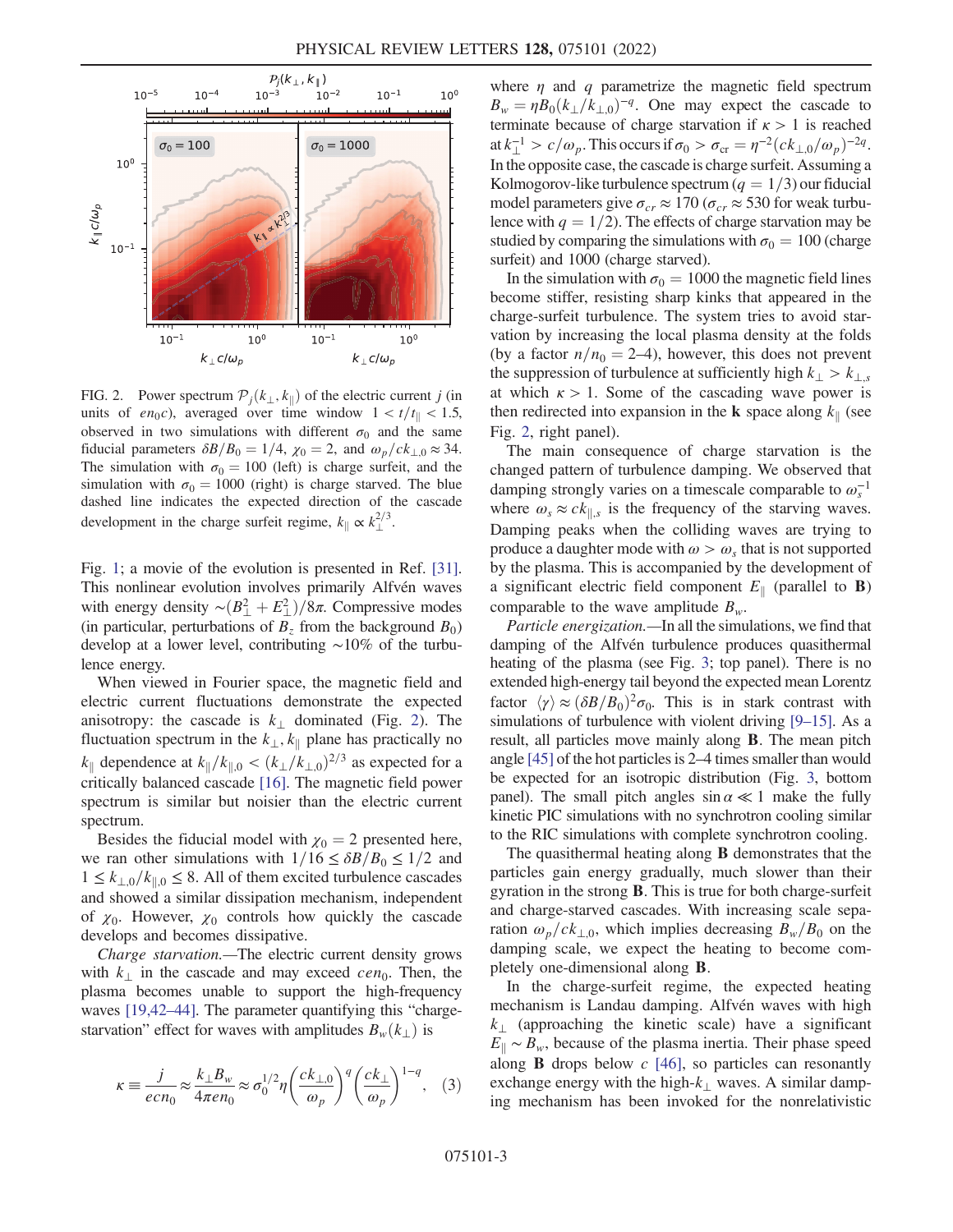<span id="page-3-0"></span>

FIG. 3. Particle kinetic energy spectra (top) and mean pitch angle (bottom) at a late time  $t/t_{\parallel}=3$  in the simulations with  $\delta B/B_0 = 1/4$ ,  $\chi_0 = 2$ , and different  $\sigma_0 = 30$  (green), 100 (red), and 1000 (purple). The fully kinetic PIC results are shown by the solid curves, and two RIC simulations for  $\sigma_0 = 30$  and 1000 are shown by the dashed curves. Arrows indicate the mean Lorentz factor at the end of turbulence dissipation,  $\langle \gamma \rangle \approx (\delta B/B_0)^2 \sigma_0$ . The horizontal dotted line in the bottom panel shows the mean pitch angle that would be found for an isotropic particle distribution.

turbulence in the solar wind [[47](#page-4-29)–[50\]](#page-4-30). By contrast, in the charge-starved regime  $E_{\parallel} \sim B_{w}$  develops in waves with  $k_{\perp} \sim k_{\perp,s}$ , which have  $\kappa \sim 1$ .

In both regimes, particle acceleration is slower than gyration. Furthermore, bending of the magnetic field lines at the damping scale is small,  $B_w/B_0 \ll 1$ . As a result, particle motion perpendicular to B cannot be efficiently excited, and almost all the turbulence energy converts into particle motion along B. We have measured the dissipation rate  $W_{\parallel} = \langle \mathbf{E}_{\parallel} \cdot \mathbf{j} \rangle$  (averaged over space and time) and compared it with  $W_{\perp} = \langle \mathbf{E}_{\perp} \cdot \mathbf{j} \rangle$ , where  $\mathbf{E}_{\perp}$  is the electric field component perpendicular to **B**. We found  $W_{\parallel}/W_{\perp} \approx$ 6.4 for  $\sigma_0 = 30$  and  $W_{\parallel}/W_{\perp} \approx 16$  for  $\sigma_0 = 1000$ , confirming the dominant role of  $E_{\parallel}$ .

Discussion.—Our simulations are among the largest 3D kinetic simulations of relativistic turbulence, reaching the scale separation  $\omega_p/ck_0 \approx 34$  in our fiducial runs with the high resolution of the dissipation scale, and up to  $\omega_p/ck_0 =$ 170 in shorter runs employing domains of  $2560^2 \times 10240$ and a reduced resolution of  $c/\omega_p$ . The simulations may still be unable to capture possible effects special to cascades with extremely large inertial ranges. In particular, it was argued that Alfvénic cascades with very large scale separations may develop tearing-unstable current sheets, releasing magnetic energy via magnetic reconnection [\[29](#page-4-16)[,37](#page-4-22)–[40\]](#page-4-31). If reconnection is activated on small scales and dissipates field jumps  $\Delta B \ll B_0$ , it would kick particles to modest  $\gamma \sim (\Delta B/B_0)^2 \sigma_0$ . Such dissipation in the dominant guide field would be unable to "unmagnetize" the particles—their motion would remain confined along B (resembling particle energization we observed in the charge-starved cascade).

Deviations from the picture described in this Letter could occur if the turbulence is excited with a large  $\delta B/B_0 \gtrsim 1$ , depending on how it is driven. We have also simulated collisions of Alfvén-wave packets with  $\delta B/B_0 > 1$  and experimented with both plane and torsional waves (see Refs. [\[8](#page-4-6),[29](#page-4-16)] for similar setups). We observed that such collisions immediately emit a large fraction of the wave energy in a strong compressive "fast" mode—the second eigenmode of the magnetically dominated plasma, which can freely propagate across B and escape the system. The remaining Alfvén waves developed the turbulence cascade resembling our simulations with lower  $\delta B/B_0$ .

Violent deformation of the magnetic field  $\delta B/B_0 \gtrsim 1$ with an arbitrary perturbation pattern may qualitatively differ from proper Alfvénic turbulence. Then, immediate formation of large tearing-unstable current sheets, was observed, followed by strong nonthermal particle accel-eration [\[10](#page-4-32)–[12\]](#page-4-33). Unlike Alfvén wave turbulence cascades, this violent dissipation occurs in a similar way in 2D and 3D simulations. Such reconnection-mediated energy release may result from global instabilities triggered by overtwisting of magnetic field lines, and it should be distinguished from damping of Alfvénic turbulence cascades in a dominant background field  $\mathbf{B}_0$ .

This distinction has important observational implications. For Alfvénic turbulence, our simulations show the absence of nonthermal particle acceleration, and heating occurs along B. Then, synchrotron emission will be suppressed, and the dominant radiative process is inverse Compton (IC) scattering of ambient photons, which produces hard radiation spectra (see also Refs. [\[51](#page-4-34)–[54\]](#page-4-35)). Synchrotron emission from plasmas heated by Alfvénic turbulence can be activated if the IC photons do not escape the system and turn into secondary  $e^{\pm}$  pairs, after a sufficient free path that allows them to develop pitch angles relative to local B [\[51](#page-4-34)[,55\]](#page-4-36). Copious pair creation will occur in sufficiently compact systems, and can even make the plasma optically thick. In this high-compactness regime, the radiative output of Alfvénic turbulence can become similar to flares emitted by large-scale magnetic reconnection [\[56\]](#page-4-37). For less compact, optically thin systems, one can expect a drastic difference between damping of Alfvénic turbulence and large-scale magnetic reconnection: plasma heated by Alfvénic turbulence will be synchrotron silent. This difference may help identify the energy release mechanism in observed sources.

We thank Stanislav Boldyrev, Luca Comisso, Daniel Grošelj, Yuri Lyubarsky, Jens Mahlmann, Alfred Mallet, Donald Melrose, Sasha Philippov, Bart Ripperda, Alex Schekochihin, Lorenzo Sironi, Emanuele Sobacchi, Chris Thompson, and the anonymous referees for helpful discussions and comments. J. N. is supported by a joint Columbia University/Flatiron Research Fellowship.